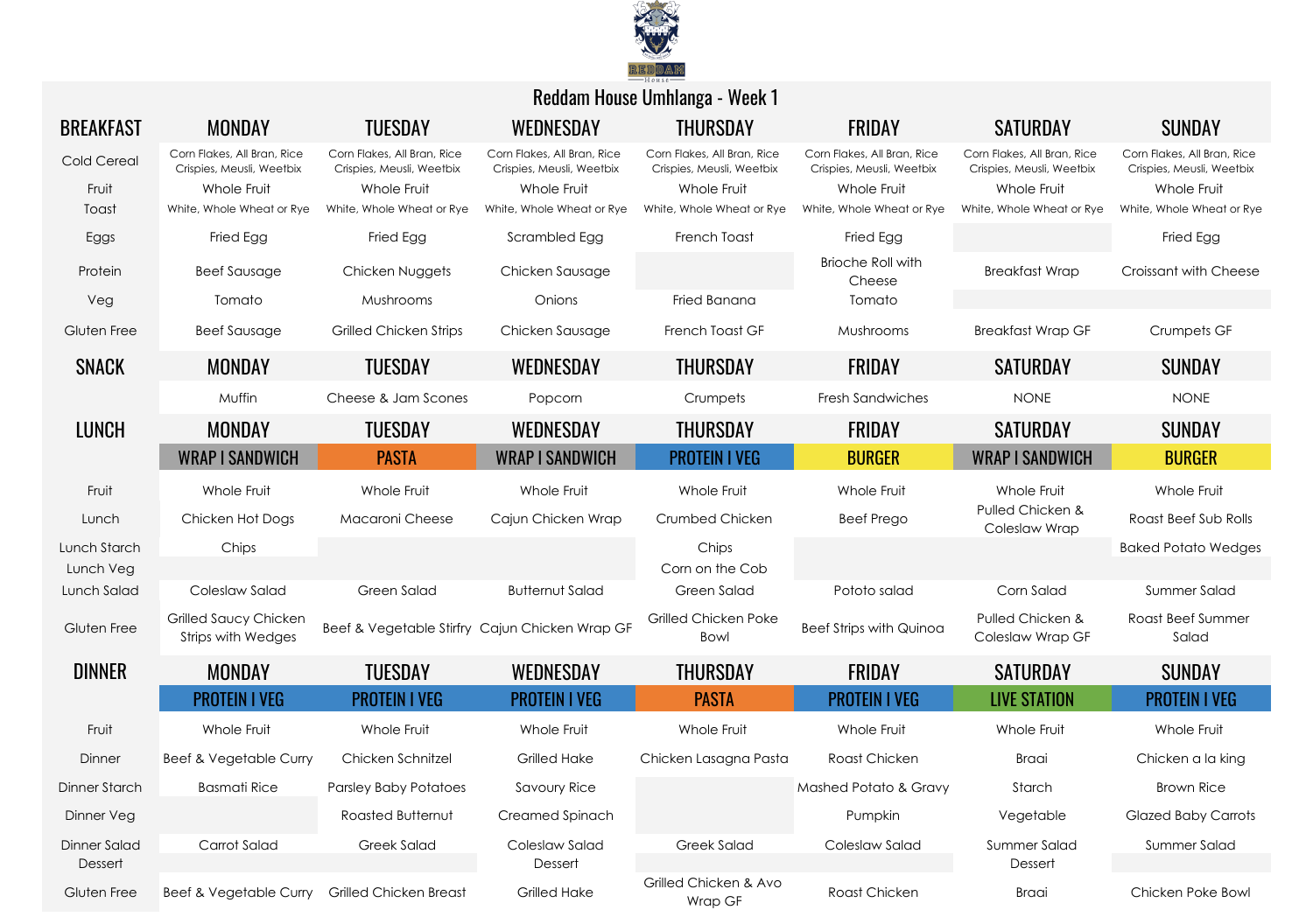

| <b>BREAKFAST</b>          | <b>MONDAY</b>                                            | <b>TUESDAY</b>                                           | WEDNESDAY                                                | <b>THURSDAY</b>                                          | <b>FRIDAY</b>                                            | <b>SATURDAY</b>                                          | <b>SUNDAY</b>                                                   |
|---------------------------|----------------------------------------------------------|----------------------------------------------------------|----------------------------------------------------------|----------------------------------------------------------|----------------------------------------------------------|----------------------------------------------------------|-----------------------------------------------------------------|
| Cold Cereal               | Corn Flakes, All Bran, Rice<br>Crispies, Meusli, Weetbix | Corn Flakes, All Bran, Rice<br>Crispies, Meusli, Weetbix | Corn Flakes, All Bran, Rice<br>Crispies, Meusli, Weetbix | Corn Flakes, All Bran, Rice<br>Crispies, Meusli, Weetbix | Corn Flakes, All Bran, Rice<br>Crispies, Meusli, Weetbix | Corn Flakes, All Bran, Rice<br>Crispies, Meusli, Weetbix | Corn Flakes, All Bran, Rice<br>Crispies, Meusli, Weetbix        |
| Fruit                     | Whole Fruit                                              | Whole Fruit                                              | Whole Fruit                                              | Whole Fruit                                              | Whole Fruit                                              | Whole Fruit                                              | Whole Fruit                                                     |
| Toast                     | White, Whole Wheat or Rye                                | White, Whole Wheat or Rye                                | White, Whole Wheat or Rye                                | White, Whole Wheat or Rye                                | White, Whole Wheat or Rye                                | White, Whole Wheat or Rye                                | White, Whole Wheat or Rye                                       |
| Eggs                      | Scrambled Egg                                            | Fried Egg                                                | Fried Egg                                                | Scrambled Egg                                            | Fried Egg                                                | Fried Egg                                                | Grilled Cheese &<br>Tomato Candwichor                           |
| Protein                   | <b>Beef Sausage</b>                                      | English Muffin & Cheese                                  | <b>Grilled Chicken Strips</b>                            | Egg, Cheese & Tomato<br>Salsa Quesadilla                 | Brioche Bun & Grilled<br>Sliced Chicken Loaf             | Savoury Mince                                            |                                                                 |
| Veg                       | Tomato                                                   | Mushrooms                                                | Onions                                                   |                                                          | Mushrooms                                                | Tomato                                                   | Fruit Salad                                                     |
| Gluten Free               | <b>Beef Sausage</b>                                      | Chicken Sausage                                          | <b>Grilled Chicken Strips</b>                            | Mushroom & Tomato                                        | Grilled Sliced Chicken<br>Loaf                           | <b>Savoury Mince</b>                                     | Omellette                                                       |
| <b>SNACK</b>              | <b>MONDAY</b>                                            | <b>TUESDAY</b>                                           | WEDNESDAY                                                | <b>THURSDAY</b>                                          | <b>FRIDAY</b>                                            | <b>SATURDAY</b>                                          | <b>SUNDAY</b>                                                   |
|                           | Pretzels & Fruit                                         | Muffin                                                   | Popcorn                                                  | <b>Beef Sausage Rolls</b>                                | <b>Banana Bread</b>                                      | <b>NONE</b>                                              | <b>NONE</b>                                                     |
| <b>LUNCH</b>              | <b>MONDAY</b>                                            | <b>TUESDAY</b>                                           | WEDNESDAY                                                | <b>THURSDAY</b>                                          | <b>FRIDAY</b>                                            | <b>SATURDAY</b>                                          | <b>SUNDAY</b>                                                   |
|                           | <b>WRAP I SANDWICH</b>                                   | <b>PASTA</b>                                             | <b>WRAP I SANDWICH</b>                                   | <b>PROTEIN I VEG</b>                                     | <b>BURGER</b>                                            | <b>WRAP I SANDWICH</b>                                   | <b>BURGER</b>                                                   |
| Fruit                     | Whole Fruit                                              | Whole Fruit                                              | Whole Fruit                                              | Whole Fruit                                              | Whole Fruit                                              | Whole Fruit                                              | Whole Fruit                                                     |
| Lunch                     | Savoury Mince Pita                                       | Chicken Pesto Pasta                                      | Chicken Mayo<br>Tramezzini                               | <b>Grilled Chicken Breast</b>                            | <b>BBQ Chicken Wings</b>                                 | Meatball, Napolitana &<br>Mozzarella Panini              | Chicken Prego                                                   |
| Lunch Starch<br>Lunch Veg |                                                          |                                                          | Chips                                                    |                                                          | Chips                                                    |                                                          | <b>Baked Potato Wedges</b>                                      |
| Lunch Salad               | Coleslaw Salad                                           | Green Salad                                              | Coleslaw Salad                                           | Asian Stir-fry Salad                                     | Summer Salad                                             | Coleslaw Salad                                           | Greek Salad                                                     |
| Gluten Free               | Savoury Mince Wrap GF                                    | Vegetable Napolitana<br>Pasta GF                         | Chicken Mayo<br>Sandwich GF                              | <b>Grilled Chicken Breast</b>                            | <b>BBQ Chicken Wings</b>                                 | Sticky Chicken & Pine<br>Salad                           | <b>GF Southern Fried</b><br>Cauliflower & Brocolli<br>Florettes |
| <b>DINNER</b>             | <b>MONDAY</b>                                            | <b>TUESDAY</b>                                           | WEDNESDAY                                                | <b>THURSDAY</b>                                          | <b>FRIDAY</b>                                            | <b>SATURDAY</b>                                          | <b>SUNDAY</b>                                                   |
|                           | <b>PROTEIN I VEG</b>                                     | <b>PROTEIN I VEG</b>                                     | <b>PROTEIN I VEG</b>                                     | <b>PASTA</b>                                             | <b>PROTEIN I VEG</b>                                     | <b>LIVE STATION</b>                                      | <b>PROTEIN I VEG</b>                                            |
| Fruit                     | Whole Fruit                                              | Whole Fruit                                              | Whole Fruit                                              | Whole Fruit                                              | Whole Fruit                                              | Whole Fruit                                              | Whole Fruit                                                     |
| Dinner                    | <b>T-Bone Steak</b>                                      | Chicken Bunny Chow                                       | Roast Chicken                                            | Spaghetti & Meatballs                                    | Vetkoek & Mince                                          | <b>Build a Burger</b>                                    | <b>Beef &amp; Vegetable Stew</b>                                |
| <b>Dinner Starch</b>      | Rice                                                     | Potatoes                                                 | <b>Savoury Rice</b>                                      |                                                          |                                                          | Starch                                                   | Rice                                                            |
| Dinner Veg                |                                                          | Vegetables                                               | Butternut                                                |                                                          | <b>Salted Sweet Potato</b><br>Frys                       | Vegetable                                                |                                                                 |
| Dinner Salad              | Summer Salad                                             | Carrot Salad                                             | Coleslaw Salad                                           | Greek Salad                                              | Coleslaw                                                 | Green Salad                                              | <b>Bean Salad</b>                                               |
| Dessert                   |                                                          |                                                          |                                                          | Dessert                                                  |                                                          | Dessert                                                  |                                                                 |
| Gluten Free               | <b>Tbone Steak</b>                                       | Chicken Bunny Rotti GF                                   | Roast Chicken                                            | Meatball Poke Bowl                                       | Vetkoek & Mince GF                                       | <b>Build a Burger GF</b>                                 | Beef & Vegetable Stew                                           |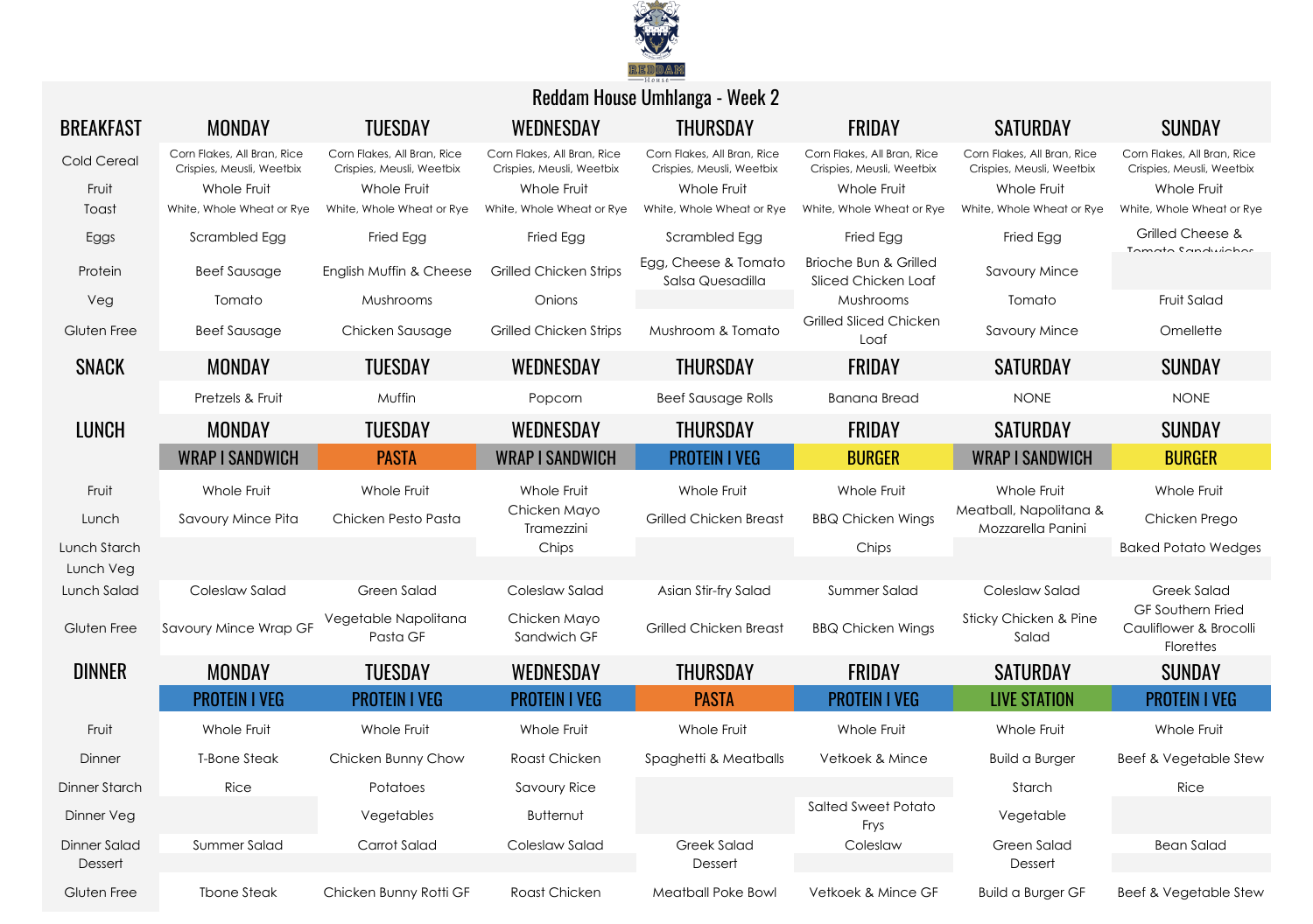

| <b>BREAKFAST</b>          | <b>MONDAY</b>                                                           | <b>TUESDAY</b>                                                          | WEDNESDAY                                                               | <b>THURSDAY</b>                                                         | <b>FRIDAY</b>                                                           | <b>SATURDAY</b>                                                         | <b>SUNDAY</b>                                                           |
|---------------------------|-------------------------------------------------------------------------|-------------------------------------------------------------------------|-------------------------------------------------------------------------|-------------------------------------------------------------------------|-------------------------------------------------------------------------|-------------------------------------------------------------------------|-------------------------------------------------------------------------|
| Cold Cereal<br>Fruit      | Corn Flakes, All Bran, Rice<br>Crispies, Meusli, Weetbix<br>Whole Fruit | Corn Flakes, All Bran, Rice<br>Crispies, Meusli, Weetbix<br>Whole Fruit | Corn Flakes, All Bran, Rice<br>Crispies, Meusli, Weetbix<br>Whole Fruit | Corn Flakes, All Bran, Rice<br>Crispies, Meusli, Weetbix<br>Whole Fruit | Corn Flakes, All Bran, Rice<br>Crispies, Meusli, Weetbix<br>Whole Fruit | Corn Flakes, All Bran, Rice<br>Crispies, Meusli, Weetbix<br>Whole Fruit | Corn Flakes, All Bran, Rice<br>Crispies, Meusli, Weetbix<br>Whole Fruit |
| Toast                     | White, Whole Wheat or Rye                                               | White, Whole Wheat or Rye                                               | White, Whole Wheat or Rye                                               | White, Whole Wheat or Rye                                               | White, Whole Wheat or Rye                                               | White, Whole Wheat or Rye                                               | White, Whole Wheat or Rye                                               |
| Eggs                      | French Toast                                                            | Fried Egg                                                               | Scrambled Egg                                                           | Fried Egg                                                               | Fried Egg                                                               |                                                                         | Omellette                                                               |
| Protein                   | Mince                                                                   | Crumbed Fish                                                            | Chicken Sausage                                                         | <b>Grilled Chicken Breast</b>                                           | Omelette                                                                | <b>Bolognese Crepes</b>                                                 | Cheese & Mushroom                                                       |
| Veg                       | Tomato                                                                  | Mushrooms                                                               | Onions                                                                  | Tomato                                                                  | Mushrooms                                                               | Tomato                                                                  | Mushrooms                                                               |
| Gluten Free               | French Toast GF                                                         | Veg Fritatta GF                                                         | Chicken Sausage                                                         | <b>Grilled Chicken Breast</b>                                           | Omelette                                                                | <b>Bolognese Crepes GF</b>                                              | Omellette                                                               |
| <b>SNACK</b>              | MONDAY                                                                  | <b>TUESDAY</b>                                                          | WEDNESDAY                                                               | <b>THURSDAY</b>                                                         | <b>FRIDAY</b>                                                           | <b>SATURDAY</b>                                                         | <b>SUNDAY</b>                                                           |
|                           | <b>Fresh Sandwiches</b>                                                 | Flapjacks                                                               | <b>Banana Bread</b>                                                     | Muffin                                                                  | Cheese & Tomato<br>Quesadilla                                           | <b>NONE</b>                                                             | <b>NONE</b>                                                             |
| <b>LUNCH</b>              | MONDAY                                                                  | <b>TUESDAY</b>                                                          | WEDNESDAY                                                               | <b>THURSDAY</b>                                                         | FRIDAY                                                                  | <b>SATURDAY</b>                                                         | <b>SUNDAY</b>                                                           |
|                           | <b>WRAP I SANDWICH</b>                                                  | <b>PASTA</b>                                                            | <b>WRAP I SANDWICH</b>                                                  | <b>PROTEIN I VEG</b>                                                    | <b>BURGER</b>                                                           | <b>WRAP I SANDWICH</b>                                                  | <b>BURGER</b>                                                           |
| Fruit                     | Whole Fruit                                                             | Whole Fruit                                                             | Whole Fruit                                                             | Whole Fruit                                                             | Whole Fruit                                                             | Whole Fruit                                                             | Whole Fruit                                                             |
| Lunch                     | <b>Blackend Chicken Wrap</b>                                            | Chicken Alfredo Pasta                                                   | <b>Falafel Wrap</b>                                                     | Chicken Schnitzel                                                       | <b>Beef Burger</b>                                                      | Beef Teriyaki Wrap                                                      | Pizza                                                                   |
| Lunch Starch<br>Lunch Veg | Chips                                                                   |                                                                         |                                                                         | <b>Savoury Rice</b><br>Creamed Spinach                                  | Chips                                                                   |                                                                         |                                                                         |
| Lunch Salad               | Green Salad                                                             | <b>Greek Salad</b>                                                      | Pine & Cucumber Salad                                                   | <b>Beetroot Salad</b>                                                   | Green Salad                                                             | Green Salad                                                             | Summer Salad                                                            |
| Gluten Free               | <b>Blackend Chicken Wrap</b><br>GF                                      | Chicken Napolitana<br>Pasta GF                                          | <b>Falafel Wrap GF</b>                                                  | Grilled Hake with Mixed<br>Vegetables                                   | Deconstructed Beef<br><b>Burger with Vegetables</b>                     | Beef Teriyaki Wrap GF                                                   | Pizza GF                                                                |
| <b>DINNER</b>             | <b>MONDAY</b>                                                           | <b>TUESDAY</b>                                                          | WEDNESDAY                                                               | <b>THURSDAY</b>                                                         | <b>FRIDAY</b>                                                           | <b>SATURDAY</b>                                                         | <b>SUNDAY</b>                                                           |
|                           | <b>PROTEIN I VEG</b>                                                    | <b>PROTEIN I VEG</b>                                                    | <b>PROTEIN I VEG</b>                                                    | <b>PASTA</b>                                                            | <b>PROTEIN I VEG</b>                                                    | <b>LIVE STATION</b>                                                     | <b>PROTEIN I VEG</b>                                                    |
| Fruit                     | Whole Fruit                                                             | Whole Fruit                                                             | Whole Fruit                                                             | Whole Fruit                                                             | Whole Fruit                                                             | Whole Fruit                                                             | Whole Fruit                                                             |
| Dinner                    | Cottage Pie                                                             | Lamb Curry                                                              | Grilled Hake                                                            | Teriiyaki Chicken &<br>Vegetable Stirfry                                | Roasted Chicken                                                         | Braai                                                                   | Carvery                                                                 |
| Dinner Starch             | Mashed Potato                                                           | Rice                                                                    | Savoury Rice                                                            |                                                                         | Mashed Potato                                                           | Starch                                                                  | Roast Potatoes & Rice                                                   |
| Dinner Veg                | Peas & Corn                                                             |                                                                         | Creamed Spinach                                                         |                                                                         | Broccoli, Cauliflour &<br>Cheese Sauce                                  | Vegetable                                                               | Veg Medley                                                              |
| Dinner Salad              | Summer Salad                                                            | Carrot Salad                                                            | Coleslaw Salad                                                          |                                                                         | Summer Salad                                                            | Summer Salad                                                            | Summer Salad                                                            |
| Dessert                   | Savoury Mince Poke                                                      |                                                                         | Dessert                                                                 | Teriiyaki Chicken Stirfry                                               |                                                                         | Dessert                                                                 |                                                                         |
| Gluten Free               | Bowl                                                                    | Lamb Curry                                                              | Grilled Hake                                                            | GF                                                                      | <b>Grilled Brisket</b>                                                  | Braai                                                                   | <b>Beef Poke Bowl</b>                                                   |